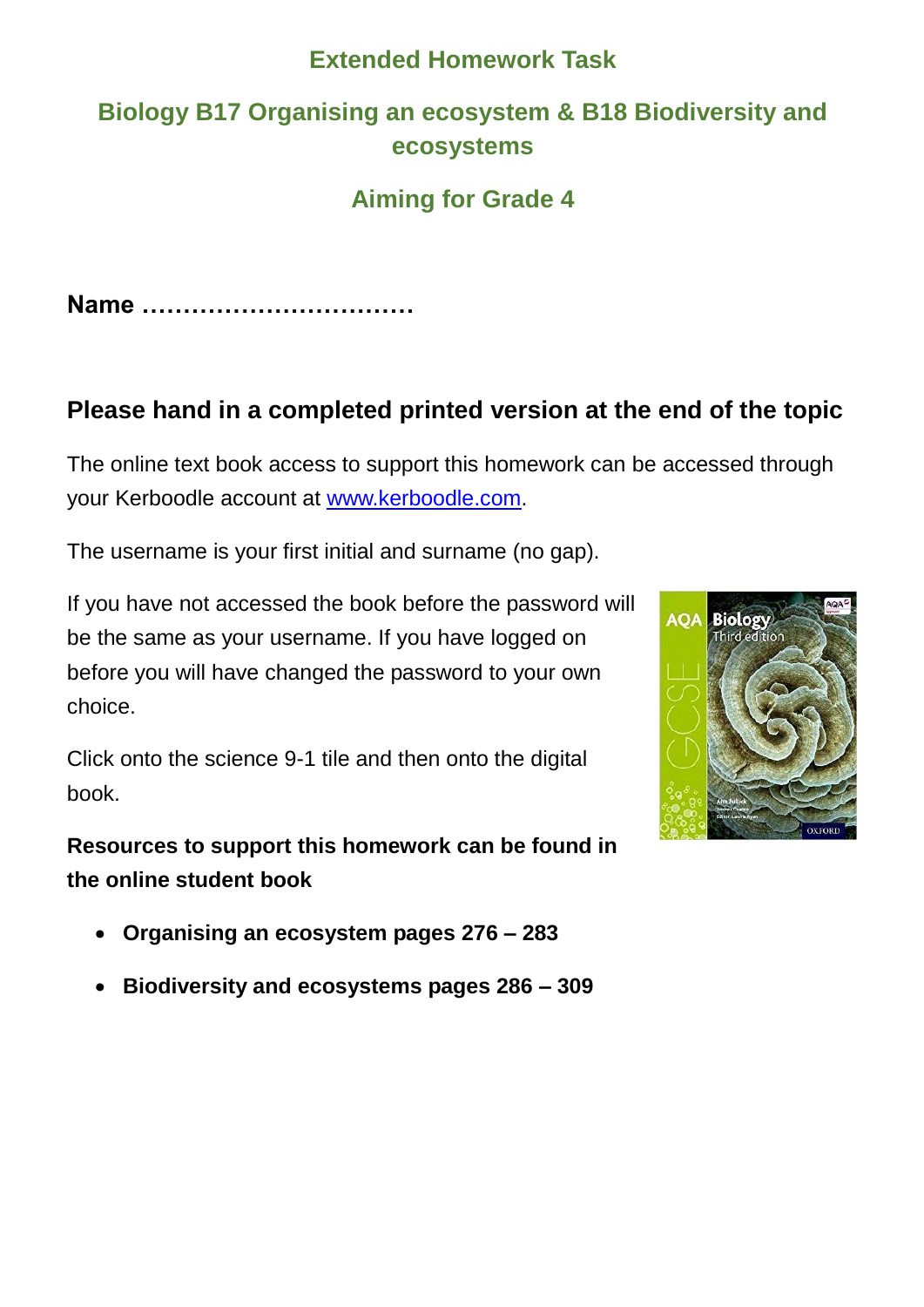# **B16 Organising an ecosystem – Aiming for Grade 4**

### **Aims**

The aim of this homework is to help you revise the main topics in Chapter 16, Organising an ecosystem.

#### **Learning outcomes**

After completing this activity, you should be able to:

- identify the producers, consumers, predators, and prey in a food chain
- state the processes that add and remove carbon from the atmosphere.

#### **Task**

This activity will help you to revise material from Chapter B16, *Organising an ecosystem*. Try to focus on the questions that will **help you revise the material that you are least confident with.**

#### **Activity 1 – The carbon cycle**

You will be labelling a diagram of the carbon cycle and answering questions about it.

## **Activities:**

**1 The carbon cycle**



Complete the diagram of the carbon cycle using the following labels:

| combustion | photosynthesis | respiration   | decomposition |
|------------|----------------|---------------|---------------|
|            | eating         | fossilisation |               |

Answer the following questions about the carbon cycle: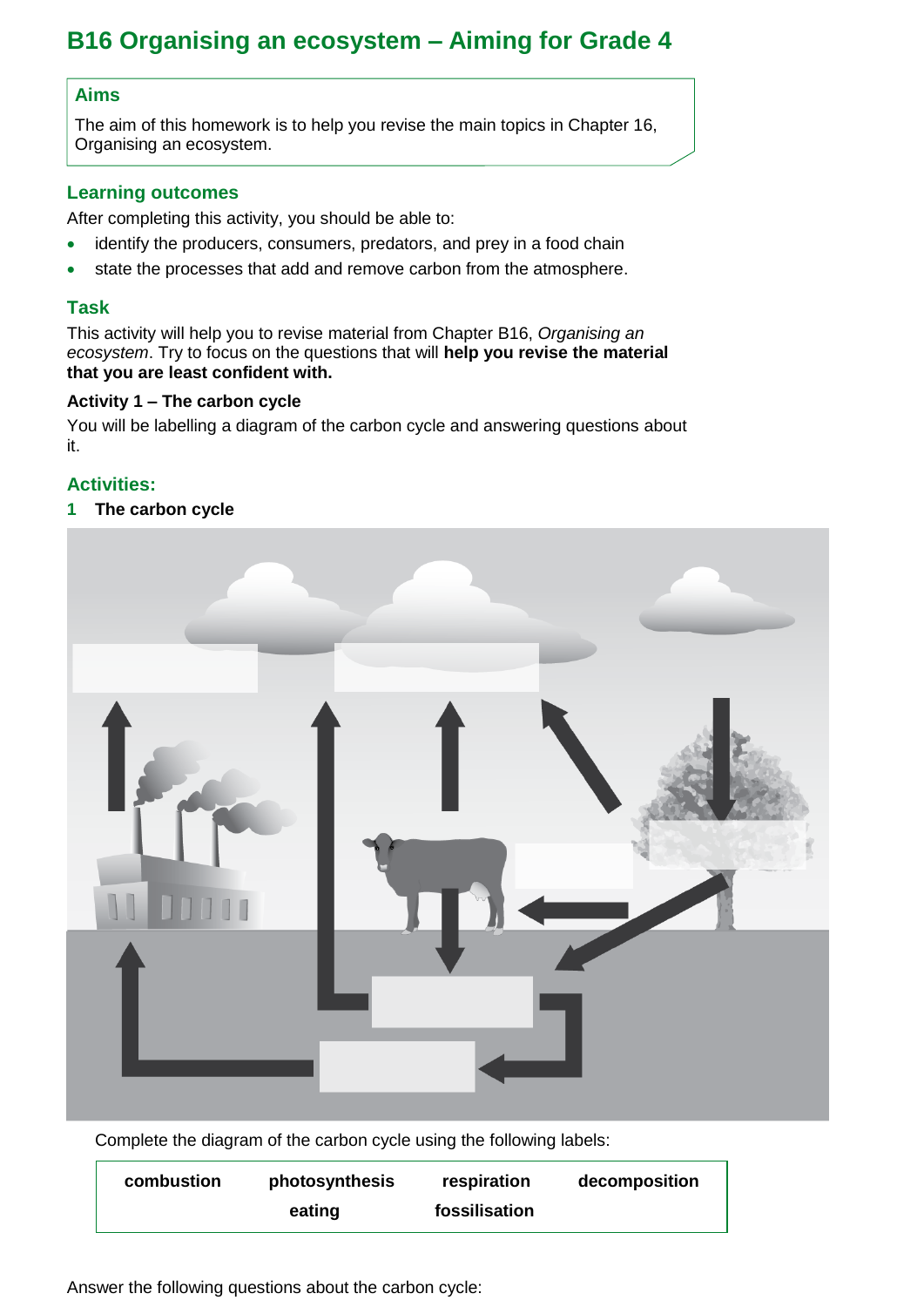**a** Name the processes that introduce carbon to the atmosphere.

**b** Name the process that removes carbon from the atmosphere. **c** Name the type of organisms that decay dead matter and waste. Extension questions: **d** Can you explain why deforestation increases the amount of carbon in the atmosphere? **e** Can you suggest ways in which we can decrease the amount of carbon entering the atmosphere?

## **B17 Biodiversity and ecosystems – Aiming for Grade 4**

#### **Aims**

The aim of this activity is to help you revise the main topics in this Chapter B17, *Biodiversity and ecosystems*.

#### **Learning outcomes**

After completing this activity, you should be able to:

- produce a visual revision aid which summarises the key points about biodiversity
- explain how human activity affects diversity.

#### **Task**

You are going to create a series of revision visual summaries about biodiversity. There are five topics your revision visual summaries could be about:

- **1** pollution
- **2** deforestation and peat bog destruction
- **3** global warming and the greenhouse effect
- **4** maintaining biodiversity
- **5** food security.

Choose **three** of the topics to create visual summaries about. **Try to pick topics that you feel you need extra revision in.**

Complete on plain paper. You can use the digital textbook to help you.